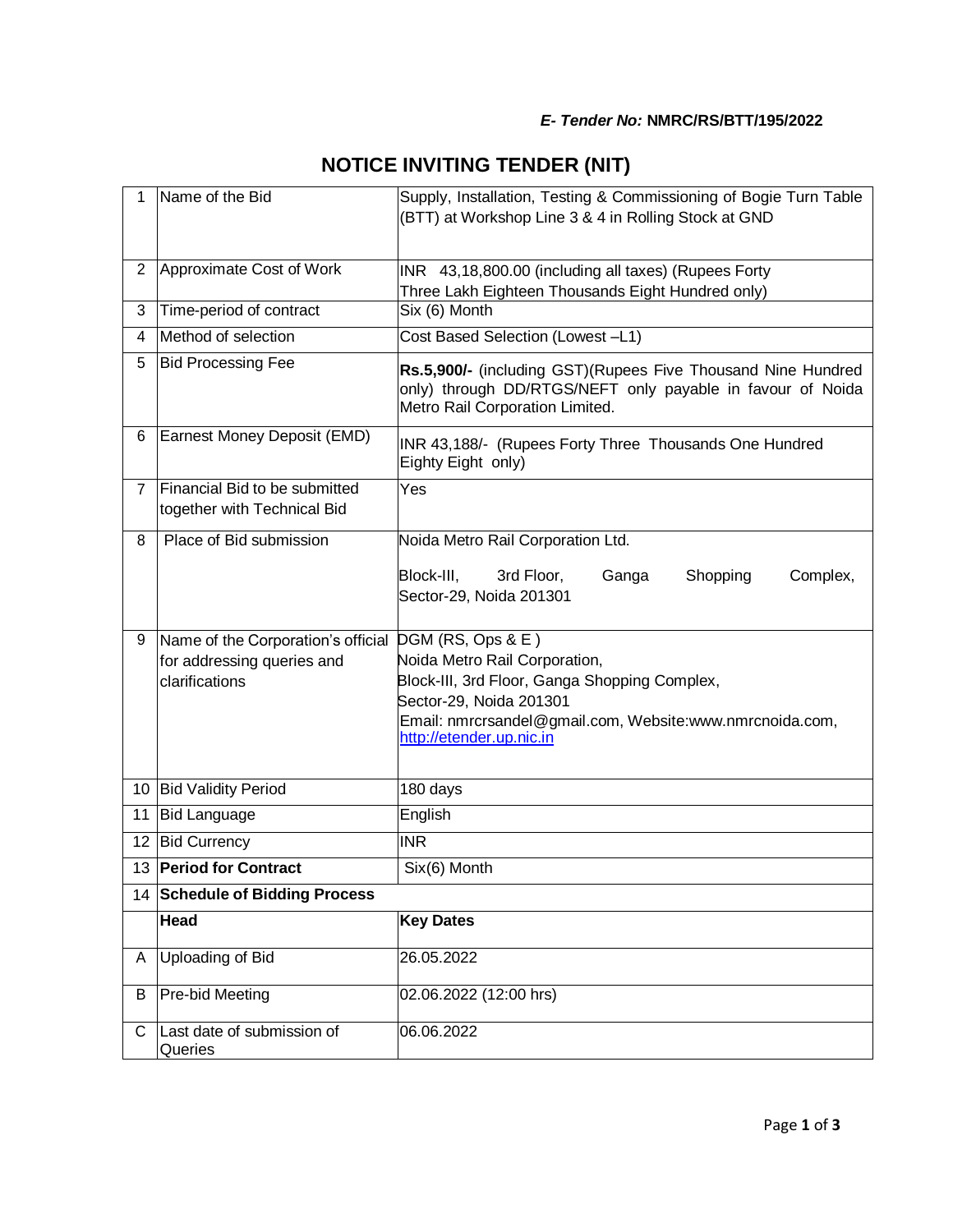| D  | Last date of issuing<br>amendment/clarifications,<br>if any | 08.06.2022                                                                                                                                                                                                                                                                                                                                                                                                                                                                                                                                                                                                                                                                                                                                                                                                                                                                                                                                                                                                                                                                                                                                                                                                                                                                                                                                                                                                                                                                                                                                                                                                                                                                                                                                                               |
|----|-------------------------------------------------------------|--------------------------------------------------------------------------------------------------------------------------------------------------------------------------------------------------------------------------------------------------------------------------------------------------------------------------------------------------------------------------------------------------------------------------------------------------------------------------------------------------------------------------------------------------------------------------------------------------------------------------------------------------------------------------------------------------------------------------------------------------------------------------------------------------------------------------------------------------------------------------------------------------------------------------------------------------------------------------------------------------------------------------------------------------------------------------------------------------------------------------------------------------------------------------------------------------------------------------------------------------------------------------------------------------------------------------------------------------------------------------------------------------------------------------------------------------------------------------------------------------------------------------------------------------------------------------------------------------------------------------------------------------------------------------------------------------------------------------------------------------------------------------|
| Е  | Last Date of Bid Submission                                 | 27.06.2022 (17:30 hrs)                                                                                                                                                                                                                                                                                                                                                                                                                                                                                                                                                                                                                                                                                                                                                                                                                                                                                                                                                                                                                                                                                                                                                                                                                                                                                                                                                                                                                                                                                                                                                                                                                                                                                                                                                   |
| F  | Date of Technical Bid Opening                               | 28.06.2022 (11:30 hrs)                                                                                                                                                                                                                                                                                                                                                                                                                                                                                                                                                                                                                                                                                                                                                                                                                                                                                                                                                                                                                                                                                                                                                                                                                                                                                                                                                                                                                                                                                                                                                                                                                                                                                                                                                   |
| G  | Place of Technical Bid opening                              | Noida Metro Rail Corporation Block-III, 3rd Floor, Ganga Shopping<br>Complex Sector-29, Gautam Budh Nagar Noida-201301                                                                                                                                                                                                                                                                                                                                                                                                                                                                                                                                                                                                                                                                                                                                                                                                                                                                                                                                                                                                                                                                                                                                                                                                                                                                                                                                                                                                                                                                                                                                                                                                                                                   |
| 15 | Eligibility                                                 | The Bidder's competence and capability is proposed to be<br>established by the following parameters. The Bidder shouldmeet<br>all the criteria given in this section.<br>The Bidder should be Sole proprietorship/ partnership firm/<br>а.<br>public limited company/ private limited company.<br>The Bidder should have completed in India during last 7<br>b.<br>(Seven) years period ending last day of month previous to<br>the one in which the bids are invited should be either of the<br>following:<br>1. One order of similar nature of value not less than Rs.<br>18.47 Lakh (Rupees Eighteen Lakh Forty Seven<br>Thousands only) or<br>Two orders of similar nature of value not less than<br>2.<br>Rs. 11.55 Lakh (Rupees Eleven Lakh Fifty Five<br>Thousand only) each or<br>Three orders of similar nature of value not less than<br>3.<br>Rs. 9.24 Lakh (Rupees Nine Lakh Twenty Four<br>Thousand only) each<br>The Bidder should have minimum average annual turnover<br>C.<br>of Rs. 23.09 Lakh (Rupees Twenty Three Lakh Nine<br>Thousand only) in the last 3 (three) Financial Years (2019-<br>2020, 2020-2021, 2021-2022) preceding the Bid Due<br>Date.<br>The bidder should not be black listed /debarred/declared<br>d.<br>ineligible for corrupt and fraudulent practices by any<br>government/ government undertaking/Semi government/<br>government-controlled institutions in India and should not<br>have any disciplinary proceedings pending against the<br>bidder in last three financial years<br>The Bidder should be registered with the Goods and<br>е.<br>Services Tax Authority.<br>The Profit of Bidder before tax during any of the Financial<br>f.<br>year should be positive during immediately preceding 3<br>financial years. |
|    |                                                             | Similar work" for this contract shall be "Supply,<br>g.<br>Installation, Testing & Commissioning of Bogie Turn<br>Table (BTT) in Railway/Metro Organization/ Central<br>govt./State govt./PSU's/ Private sector companies.                                                                                                                                                                                                                                                                                                                                                                                                                                                                                                                                                                                                                                                                                                                                                                                                                                                                                                                                                                                                                                                                                                                                                                                                                                                                                                                                                                                                                                                                                                                                               |